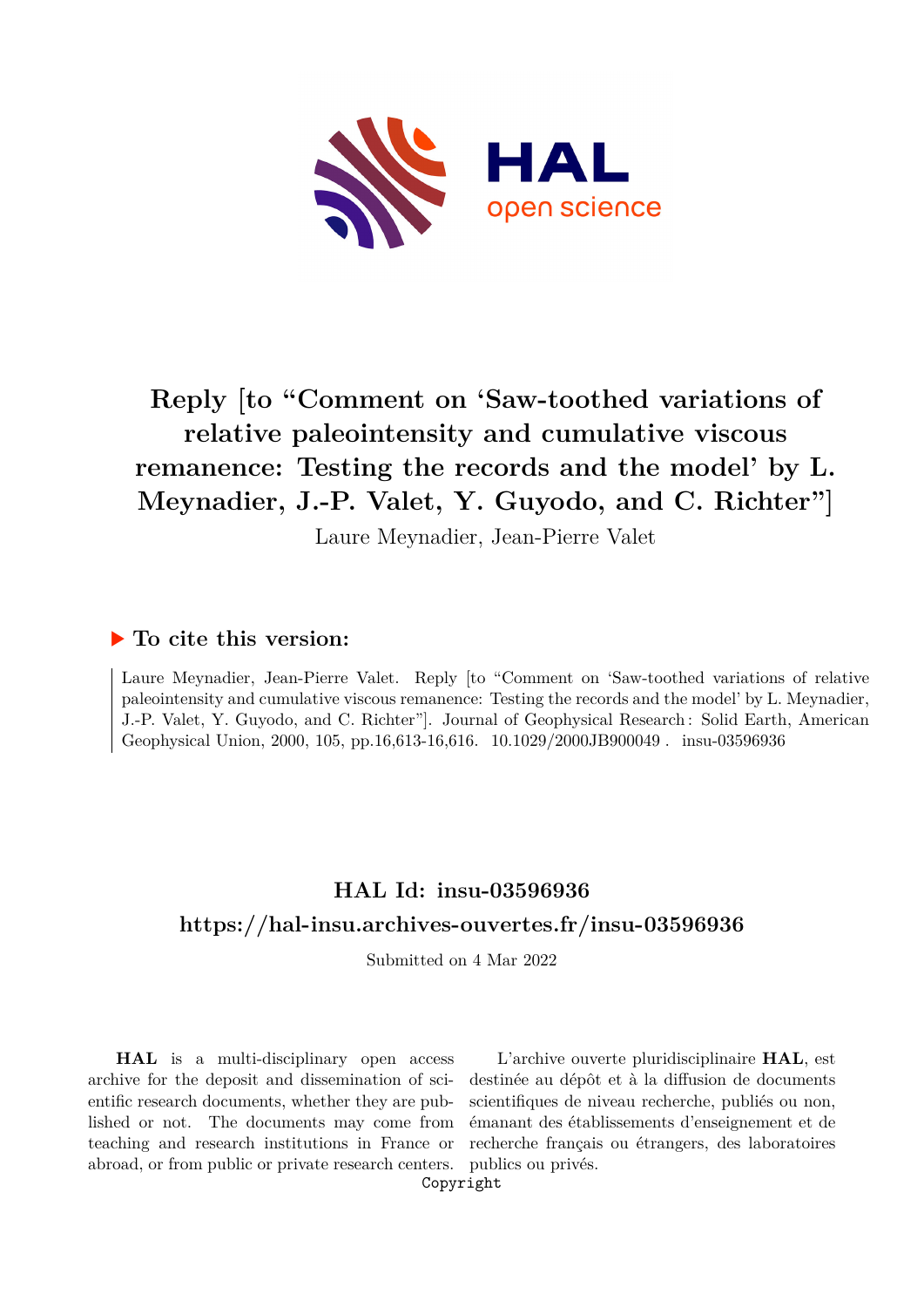### **Reply**

#### **Laure Meynadier and Jean-Pierre Valet**

**lnstitut de Physique du Globe de Paris, France** 

#### **1. Introduction**

**Kok and Tauxe [1996 a, b] have developed a model of cumulative viscous remanence (CVR) that describes the time evolution of the magnetization intensity of an assembly of magnetic grains. They claim that the CVR model successfully duplicates the characteristics of the saw-tooth behaviour observed at ODP site 851 [Valet and Meynadier, 1993] (VM93).** 

We disagree with the basic assumptions inherent to their **model because 1) the model concerns only a tiny fraction of**  the magnetization, 2) it does not conform the experimental data and 3) the only secondary component isolated in the **experiments ia parasitic drilling magnetization with a very steep negative inclination. This component is very easily removed by alternating fields (af) at 10-15 mT and thus it did not affect the VM93 paleointensity signal. However, it is very**  resistant to thermal demagnetization and seem to contaminate **the results shown by Kok and Tauxe [1996b]. Because we performed afdemagnetization at 20 mT prior to our heating**  experiments, this parasitic remanence did not affect our results **obtained at 300øC or 450øC.** 

#### **2. Blocking Temperatures and Relaxation Times**

**The final sentence of Kok and Tauxe's [This issue] conclusion is that "any distribution of relaxation times that contains a subset spanning from one to several dozens of millions of years can viscously relax to saw-toothed pattern as observed in VM93" [Valet and Meynadier, 1993]. We agree with Kok and Tauxe (KT) [This issue] that only grains with relaxation times (q:) between 1 Myr and dozens of millions of years can acquire a CVR. However, we disagree with the possibility that such a small subset of grains can have a significant effect on the remanent signal. Indeed, all sediments contain a very large magnetic grains distribution, and the largest contribution to the signal is due to grains with q: that are much longer than dozens of millions of years.** 

**If we assume that Neel's theory correctly describes the time evolution of the grains, the distribution of relaxation times can be approximated from the distribution of unblocking temperatures. This has been done independently by both Kok and Tauxe [1996b] and Meynadier et al. [1998]. Kok and Tauxe [1996b, This issue] considered that the CVR is carried only by grains with unblocking temperatures between 150øC and 300øC. However, according to Pullaiah et al. [1975], grains with relaxation times between 1 Myr and 100 Myr are**  destabilized between  $\approx 150^{\circ}\text{C}$  and  $\approx 200^{\circ}\text{C}$  during a 45-min **experiment. In spite of this, we can consider the larger** 

**Copyright 2000 by the American Geophysical Union.** 

**Paper number 2000JB900049 0148-0227/00/2000JB 900049509.00**  temperature interval between 150°C and 300°C as used by KT **[1996b, This issue]. In any case this means that significant**  CVR involves a narrow distribution of  $T_{ub}$ . Our major **disagreement with KT is that their computed synthetic signal incorporates almost exclusively the fraction of grains**  carrying the CVR, i.e., the fraction of grains with  $T_{ub}$  between **150øC and 300øC. Kok and Tauxe [1996b] overlook that the natural remanent magnetization (NRM) measured above 150øC is the sum of the contribution of magnetic grains with**  unblocking temperatures between 150°C and 300°C plus the **contribution of magnetic grains with unblocking temperatures**  between 300°C and 580°C. We understand that KT restrained **their study to the computation of the CVR signal. In this case they should not compare the CVR signal with actual records of paleointensity.** 

**The respective influence of the two fractions can be estimated either from the NRM demagnetization curves or from the thermoremanent magnetization (TRM) acquisition [see Kok and Tauxe, 1996b, Figures 3c-3d; Meynadier et al., 1998, Figures 3 and 6]. Thermal demagnetization shows that the fraction with unblocking temperatures between 150øC and 300øC represents about one third of the total magnetization remaining after 150øC. The CVR computed by**  the KT model (150°C<T<sub>ub</sub><300°C) can produce a 80% long**term magnetization intensity decrease over a given polarity interval [Kok and Tauxe, 2000, Figure 1]. One must realize that in this case the total measured magnetic intensity would only be reduced by 27% at most. Indeed, one third of the signal can potentially be affected by a CVR, but the other two thirds**  have a stable magnetization with  $T_{ub}$  higher than 300°C **(2/3 x I + 1/3 x 0.2 = 0.73). One could argue that a 27% decrease is significant, but this is far from the paleointensity record [Valet and Meynadier, 1993]. The respective influence of the two grain fractions can also be deduced from the TRM acquisition curves. In this case, it is clear that the fraction of magnetization carried by grains with blocking temperatures**  between 150°C and 300°C never exceeds 10% of the total signal acquired at 580°C. Thus the influence of the CVR can be **considered as negligible.** 

**One may wonder why the characteristics of the NRM demagnetization do not mimic those of the TRM acquisition.**  We show below that a parasitic magnetization acquired during **drilling affects a large spectrum of blocking temperatures. Thus it is incorrect to extract any distribution of blocking temperatures from the NRM demagnetization curves. Actually, only the TRM acquisition curves can be used. They which indicate that quite a negligible contribution of grains potentially carries CVR.** 

**Of minor importance, but still significant, is the problem we have with the low end of the distribution used by KT [1996b] [also Kok and Tauxe, This issue, Figure 1], which**  includes grains with  $\tau$  as small as 3000 years (10<sup>165-55</sup> s =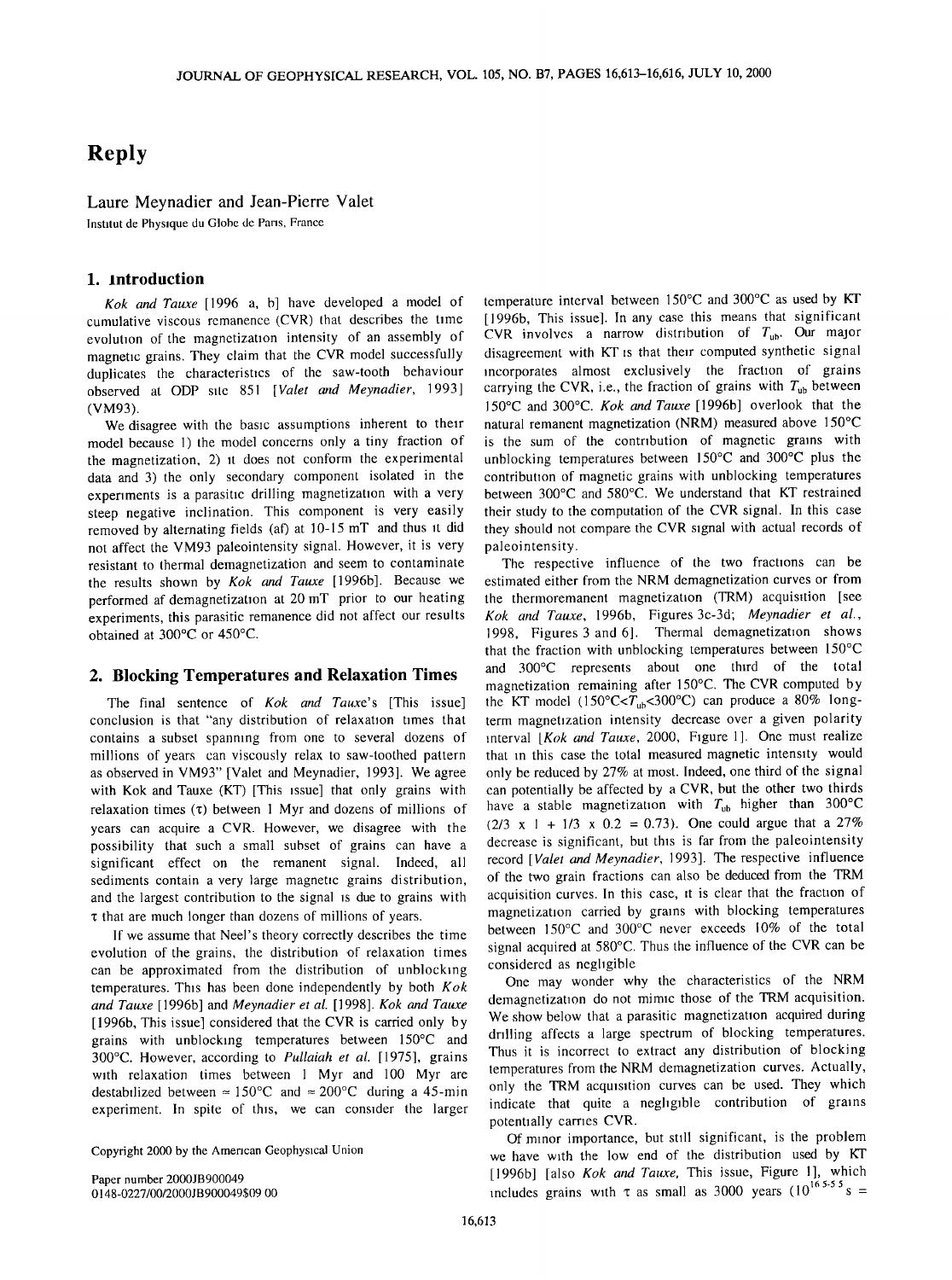

Figure 1. Thermal demagnetization of two samples from (a) the Gauss Chron and (b) the Gilbert Chron; reproduced from Kok and Tauxe [1996b]. (c) and (d) Alternating field (af) demagnetization diagrams of two samples taken at the same levels as those of Kok and Tauxe [Valet and Meynadier, 1993]. (e) and (f) Comparison between af and thermal demagnetization of two adjacent samples from the late Matuyama [Meynadier et al., 1998]. All samples come from ODP Leg 138 Site 851.

Compare Figure 1a with Figure 1c, Figure 1b with Figure 1d, Figure 1e with Figure 1f. All demagnetization diagrams show a steep upward overprint, which is probably induced by coring. This component is erased after the first step of af treatment. (10-15 mT), whereas it is not properly demagnetized by heating. A small fraction of the overprint remaining at high temperatures biases the inclinations towards negative values. The inclination obtained after af demagnetization are in much better agreement with the value of  $\pm 5^{\circ}$  expected at the site latitude.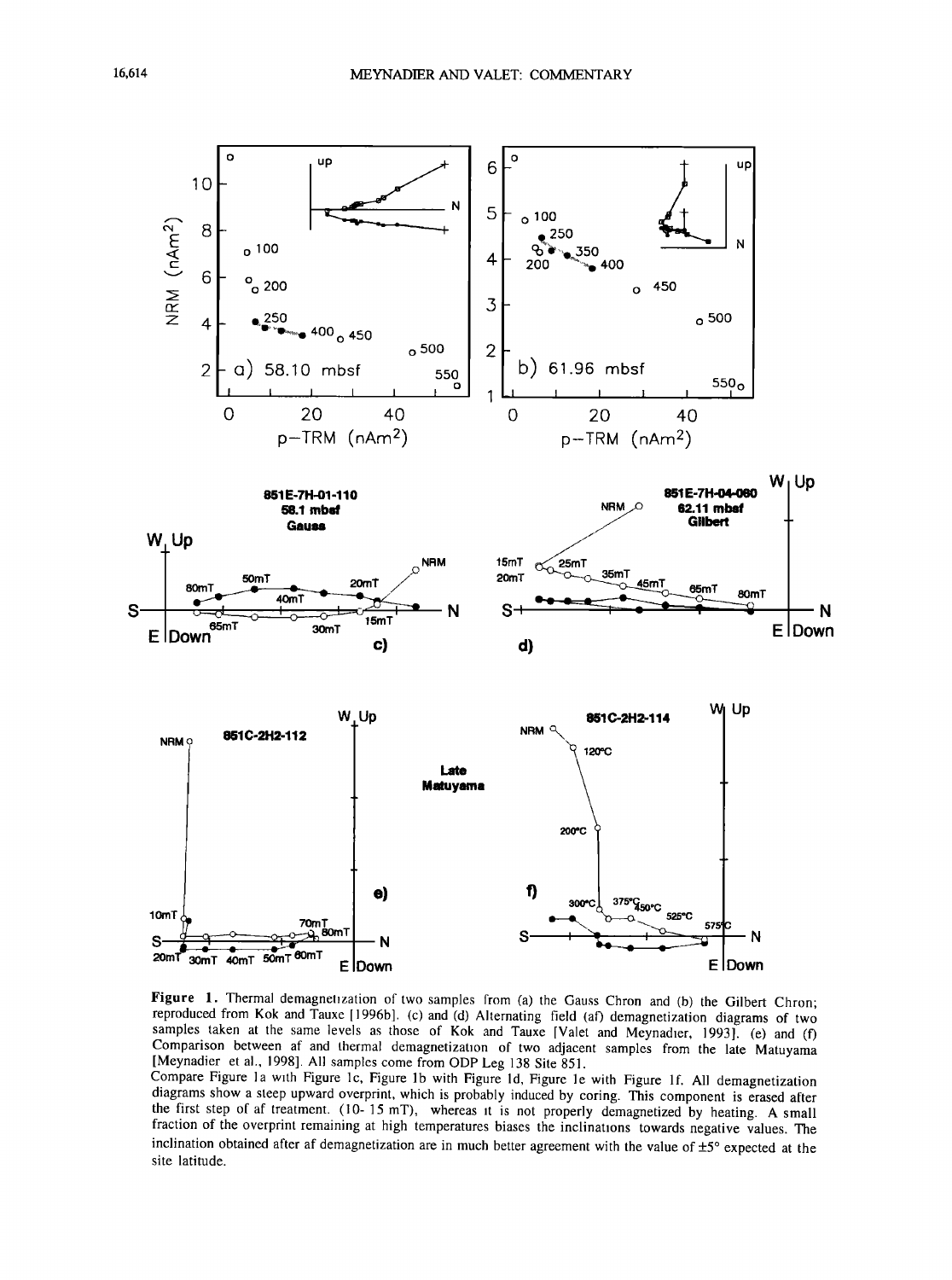$10^{11}$  s) and thus  $T_{ub}$  lower than 150°C. These grains have very **large influences on the CVR computation because they attained their equilibrium magnetization over a short period of time, and thus their contribution to the CVR signal can increase up to 30-fold after deposition. Such grains, if deposited at the end of the Matuyama chron, would rapidly acquire a normal magnetization so that their total contribution would be large enough to counterbalance the other grains with reverse polarity. This process can artificially create normal polarity before the last reversal. It would be interesting to see the entire CVR signal produced by the KT [1996b] distribution**  of  $\tau$  over 4 Myr and the CVR signal across the Gauss-Gilbert reversal after truncating the distribution at  $T_{ub} = 150^{\circ}$ C.

#### **3. Summary of the Experiments**

**Kok and Tauxe consider that most of the saw-toothed signal relies on a unique af demagnetization at 15 mT. This is not correct. The U channels measured in the upper part of the**  record (<1.9 Ma) were subjected to stepwise demagnetization **up to 90 mT [Valet and Meynadier, 1993, Meynadier et al., 1995]. The 20 mT step was selected after confirming that the demagnetization vectors decreases linearly toward the origin beyond 10-15 mT and that the paleointensity signal remained unchanged at each demagnetization step. There was also no**  change in using either anhysteretic remanent magnetization,<br>low-field susceptibility, or isothermal remanent susceptibility, **magnetization (IRM) as normalization parameters. The other cores were demagnetized at 15 mT, and more than 500 single samples were stepwise demagnetized between 7 and 11 steps up to 80 mT. Again, beyond the 10 mT step the demagnetization diagrams were characterized by a univectorial component that decreases linearly toward the origin. The whole core measurements at 15 mT match nicely the discrete samples at all steps between 15 and 65 mT. Finally, Meynadier et al. [1998] performed thermal demagnetization of U channels located at critical positions across the reversal boundaries in order to check the possibility that a CVR would have resisted af demagnetization. These U channels were af demagnetized at 20 mT and then thermally demagnetized at**  300°C and 450°C. The two signals (300°C-450°C) well **reproduced the signal derived from the af experiments (VM93).** 

**Kok and Tauxe [1996b] performed Thellier-Thellier measurements across the Gilbert-Gauss boundary on single samples. Their results are different from VM93, but even more surprisingly, they also differ from the thermal** surprisingly, demagnetization of the U channels at 300°C-450°C within the **same interval [Meynadier et al., 1998]. There are three differences in the experimental procedure. In our case, the U channels were af demagnetized at 20 mT before thermal treatment, and heating was performed in a neutral atmosphere to avoid oxidation. The thermal demagnetizations performed by KT were included within the Thellier-Thellier procedure.** 

#### **4. Origin of the Secondary Component**

**The most critical observation is that no demagnetization diagram [Kok and Tauxe, 1996b, This issue; Meynadier et al., 1995; Valet and Meynadier, 1998; Meynadier et al., 1998] reveals the existence of a secondary component with an**  inclination close to 5<sup>°</sup> that would be expected with viscous

**overprint acquired at the latitude of the site. In contrast, the unique secondary component present in the samples has a very steep negative inclination (Figure 1), [also Kok and Tauxe, 1996b, Figures 3a-3b; Meynadier et al., 1998, Figures 4 and 6], typical of a drilling-induced magnetization [Meynadier et al., 1998]. Removal of this parasitic magnetization was easily achieved by applying 10 mT peak alternating fields. This overprint is much more resistant to thermal demagnetization than af and does not seem to be totally removed by heating at 400øC in the experiment performed by KT. This is suggested by the two demagnetization diagrams shown in Figure 3 of Kok and Tauxe [1996b], which we have reproduced in Figure 1 of this paper. The sample at 58.1 m below sea floor (mbsf) belongs to the Gauss normal polarity interval and should have a positive inclination. The demagnetization diagram (Figure l a) shows a steep upward component, which was not removed completely before the last heating steps. The other sample from 61.96 mbsf (Figure lb) is affected by a similar steep upward overprint that could be responsible for the persistence**  of a rather steep inclination (-18° instead of -5°) up to the last **steps. Our af demagnetization results of the samples from the same interval (Figures lc-ld) were not affected by this problem and the inclination are in satisfactory agreement with the expected values at that site. The same resistance to heating persists over the entire record as shown in Figures 1e-1f by the af and thermal demagnetization plots of two adjacent samples from the upper part of the core. This steep negative overprint could have an influence on the magnetization intensities measured by KT. If it is not removed properly, this upward component can increase (decrease) the magnetization of samples with reverse (normal) magnetization and thus change the shape of the records. Another aspect to consider is a possible alteration of the NRM during the Thellier-Thellier experiments. Kok and Tauxe did not perform any pTRM-check, and the segment used to calculate the paleointensity involves a surprisingly small fraction of the NRM. These potential problems did not affect our U channels measurements because the drilling related overprint was erased by 20 mT af demagnetization performed prior to the thermal treatment which was not performed in presence of field. The demagnetization characteristics of this overprint suggest that this is an IRM. There is no indication that any viscous**  overprint with an inclination close to 5° remained unremoved **by af demagnetization and caused the saw-toothed shape of the record.** 

**Finally, we note that the four most detailed volcanic records**  [Prévot et al., 1985, Chauvin et al., 1990; Bogue and Paul, **1993; Valet et al., 1999] that are long enough to document the field intensity variations exhibit systematically larger field strength after the transition. Whether or not such intense recovery is followed by a long-term decrease during the following polarity interval is more difficult to detect because of the existence of both short-term and large-amplitude fluctuations. Guyodo and Valet [1999] have shown recently that volcanic records are inappropriate to test these kinds of variations because of the sporadic character of the eruptions. Accumulation of detailed records from homogeneous sediments clearly remains the best approach.** 

**Acknowledgments. This study was supported by the French program CNRS-INSU "Terre Profonde." This is IPGP contribution 1674.**